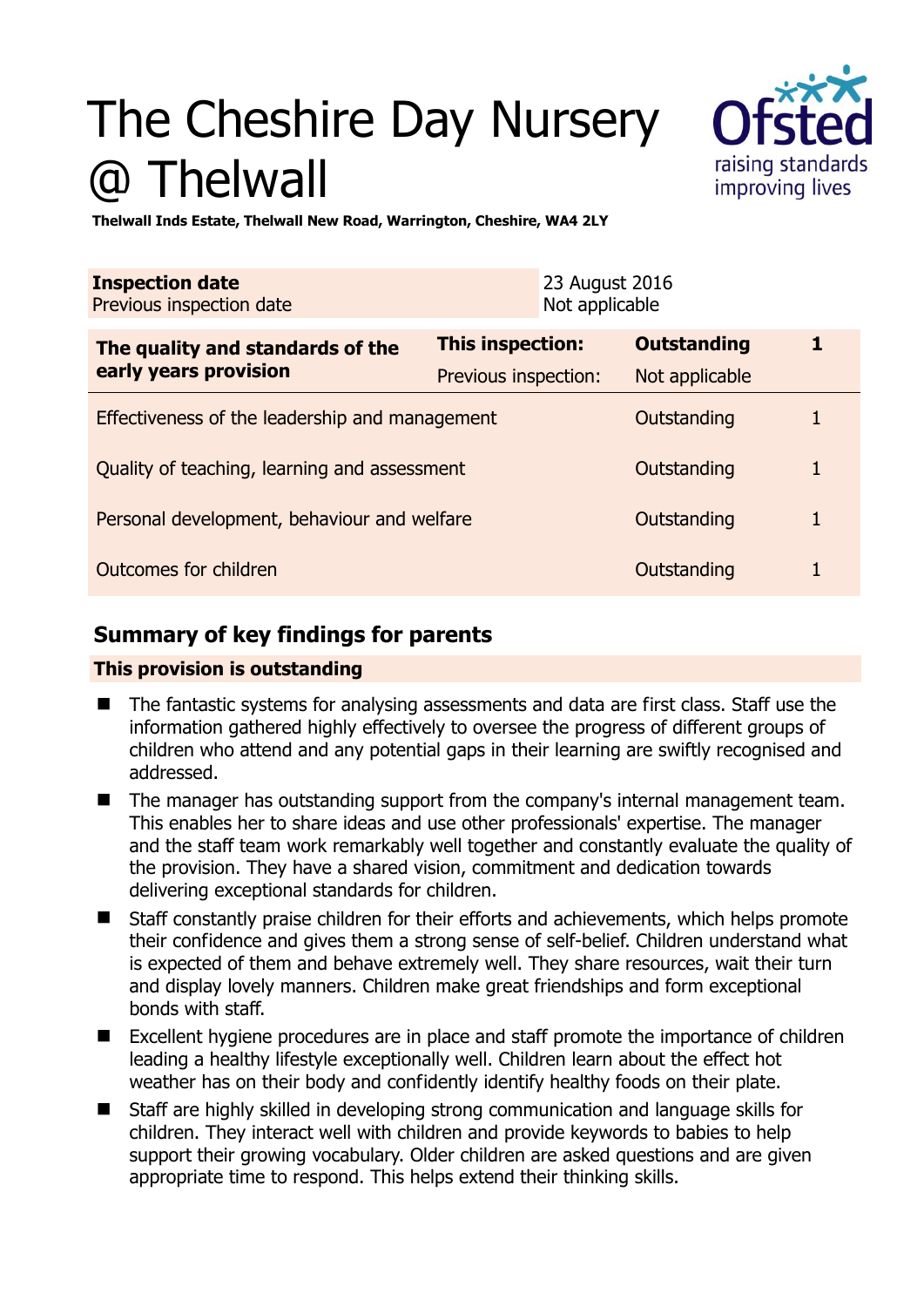## **What the setting needs to do to improve further**

#### **To further improve the quality of the early years provision the provider should:**

 $\blacksquare$  implement plans to explore further ways to maintain the rapid pace of staff development to build on their already exceptional teaching skills and enhance the achievements for children.

#### **Inspection activities**

- The inspector observed the quality of teaching during activities indoors and outdoors and assessed the impact this has on children's learning.
- The inspector completed a joint observation with the nursery manager and a qualified teacher.
- $\blacksquare$  The inspector held a meeting with the management team.
- The inspector looked at relevant documentation, including the nursery's self-evaluation and evidence of the suitability of staff working at the nursery.
- The inspector spoke to staff, children and a selection of parents during the inspection and took account of their views.
- The inspector had a tour of the nursery.

#### **Inspector**

Kellie Lever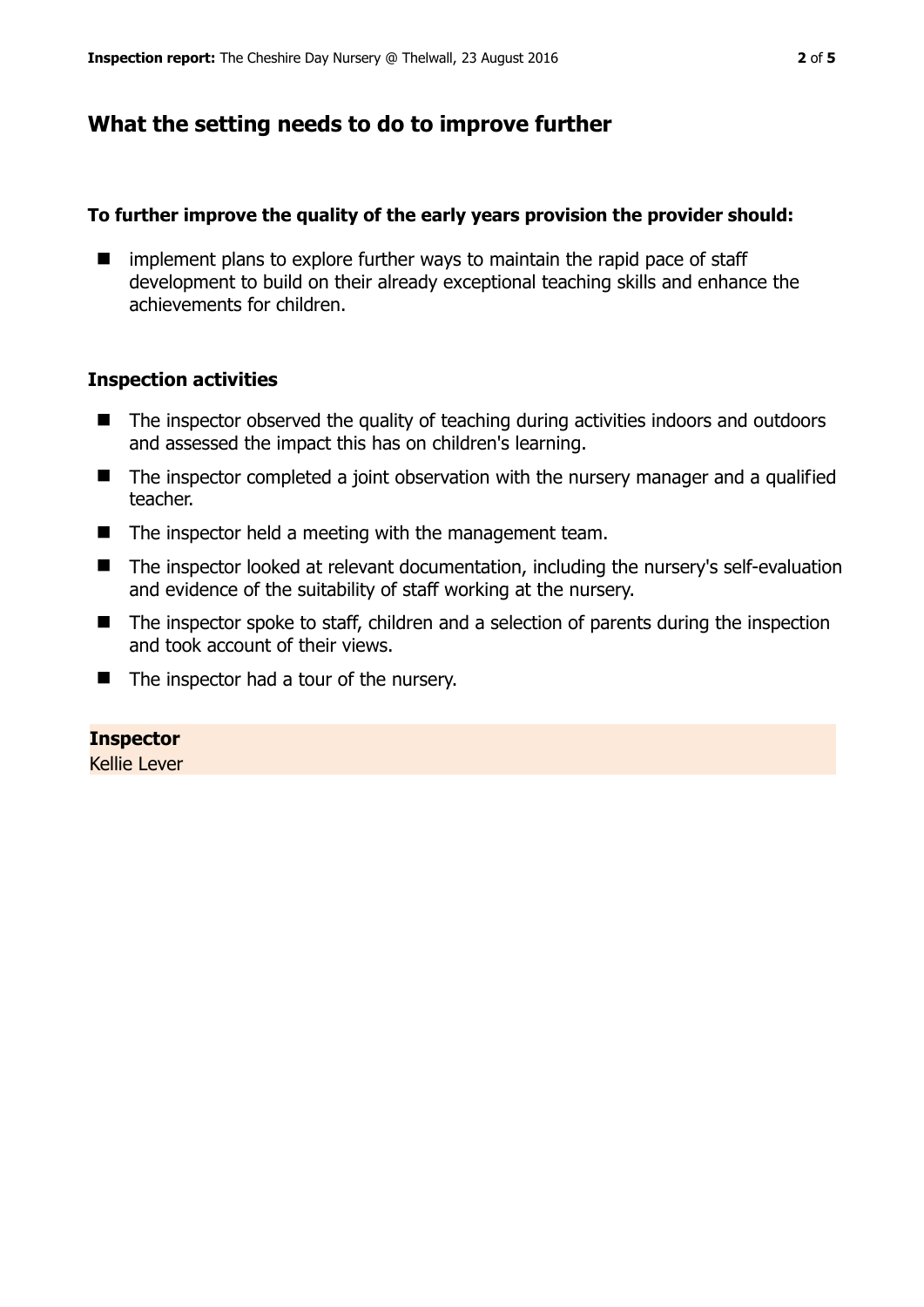## **Inspection findings**

## **Effectiveness of the leadership and management is outstanding**

Highly effective procedures for recruiting and mentoring new staff are in place. Staff benefit from a robust programme of training. This contributes to the delivery of a wide range of rich experiences for children. The manager conducts highly effective supervision meetings and staff benefit from tailored support which has resulted in a rapid rate of development of teaching skills. She plans to continually build on staff's excellent teaching skills to even further enhance the rate of progress children are making. This includes those children in receipt of additional funding. Safeguarding is effective. The manager and the staff have immense understanding of their role to protect children in their care. Furthermore, they have robust systems in place to identify and manage any risks to children's well-being throughout the day.

## **Quality of teaching, learning and assessment is outstanding**

Staff are highly qualified and have an exceptional knowledge of child development. This helps them to provide and plan outstanding experiences across all areas of learning. Younger children are inquisitive and explore their environment. Staff make the most of every opportunity to extend their learning as they play with water, participate in drawing and experiment with musical instruments. Older children develop their knowledge of mathematical concepts as they match pictures, distinguish differences, similarities and count how many they have found. Staff provide opportunities and encouragement for children to solve problems and come up with their own solutions. They observe children in their play and meticulously assess children's abilities and interests. This informs the continual evaluation of the environment and the resources that staff provide to support the next steps in children's learning.

## **Personal development, behaviour and welfare are outstanding**

The nursery is a relaxed, fun and stimulating environment where each child is valued. Staff and children actively participate in fundraising events in their local community. Staff are excellent role models and children develop strong social values, such as respect for others and the awareness of each other's feelings. Staff have fantastic partnerships with parents. Together they exchange an abundance of information about children's needs, emerging interests and their ongoing development. Staff visit children in their home before they first start and initial sessions are planned according to children's needs. This helps children to feel emotionally secure and they settle very quickly. Children explore a wide range of equipment outside which helps support their physical skills. They enjoy climbing, running around and balancing on crates. They are extremely confident and staff encourage children to take risks in a safe controlled way.

## **Outcomes for children are outstanding**

Children thrive on being challenged. They are motivated to learn, develop perseverance and concentration. Children learn to become independent and fully benefit from plenty of opportunities to lead their own play. All children, including those with English as an additional language are making rapid progress. They acquire the skills that they need in readiness for school and for their future learning.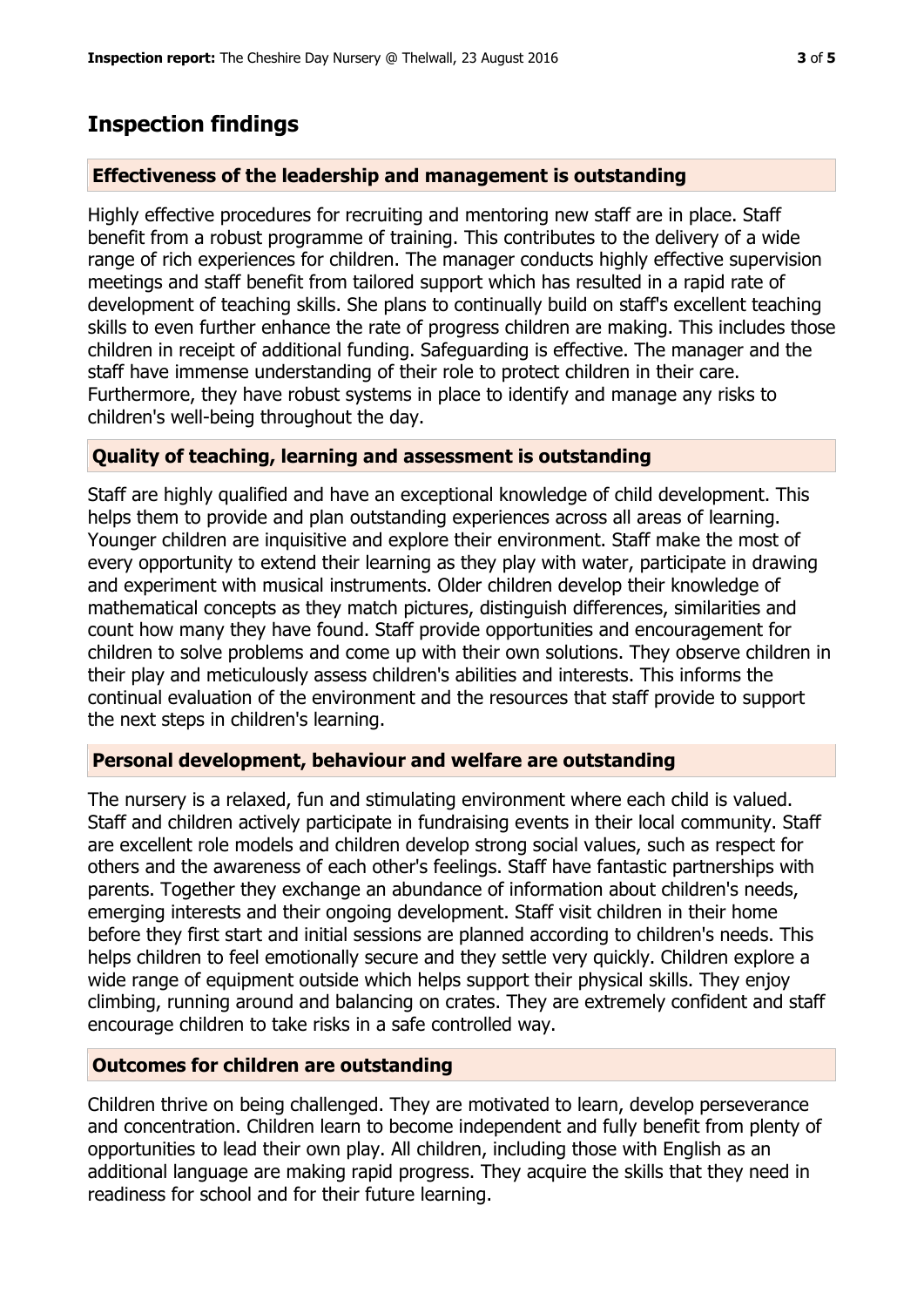## **Setting details**

| Unique reference number                             | EY489587                                                                             |  |
|-----------------------------------------------------|--------------------------------------------------------------------------------------|--|
| <b>Local authority</b>                              | Warrington                                                                           |  |
| <b>Inspection number</b>                            | 1016750                                                                              |  |
| <b>Type of provision</b>                            | Full-time provision                                                                  |  |
| Day care type                                       | Childcare - Non-Domestic                                                             |  |
| <b>Registers</b>                                    | Early Years Register, Compulsory Childcare<br>Register, Voluntary Childcare Register |  |
| Age range of children                               | $0 - 4$                                                                              |  |
| <b>Total number of places</b>                       | 78                                                                                   |  |
| Number of children on roll                          | 68                                                                                   |  |
| Name of registered person                           | The Cheshire Day Nursery Limited                                                     |  |
| <b>Registered person unique</b><br>reference number | RP904296                                                                             |  |
| Date of previous inspection                         | Not applicable                                                                       |  |
| <b>Telephone number</b>                             | 01925268000                                                                          |  |

The Cheshire Day Nursery @ Thelwall was registered in 2015. The nursery employs 15 members of childcare staff. Of these, 12 hold appropriate early years qualifications ranging from level 3 to level 6. The nursery opens from Monday to Friday all year round. Sessions are from 7am until 7pm. The nursery provides funded early education for two-, three- and four-year-old children. It supports children who speak English as an additional language.

This inspection was carried out by Ofsted under sections 49 and 50 of the Childcare Act 2006 on the quality and standards of provision that is registered on the Early Years Register. The registered person must ensure that this provision complies with the statutory framework for children's learning, development and care, known as the early years foundation stage.

Any complaints about the inspection or the report should be made following the procedures set out in the guidance 'Complaints procedure: raising concerns and making complaints about Ofsted', which is available from Ofsted's website: www.gov.uk/government/organisations/ofsted. If you would like Ofsted to send you a copy of the guidance, please telephone 0300 123 4234, or email enquiries@ofsted.gov.uk.